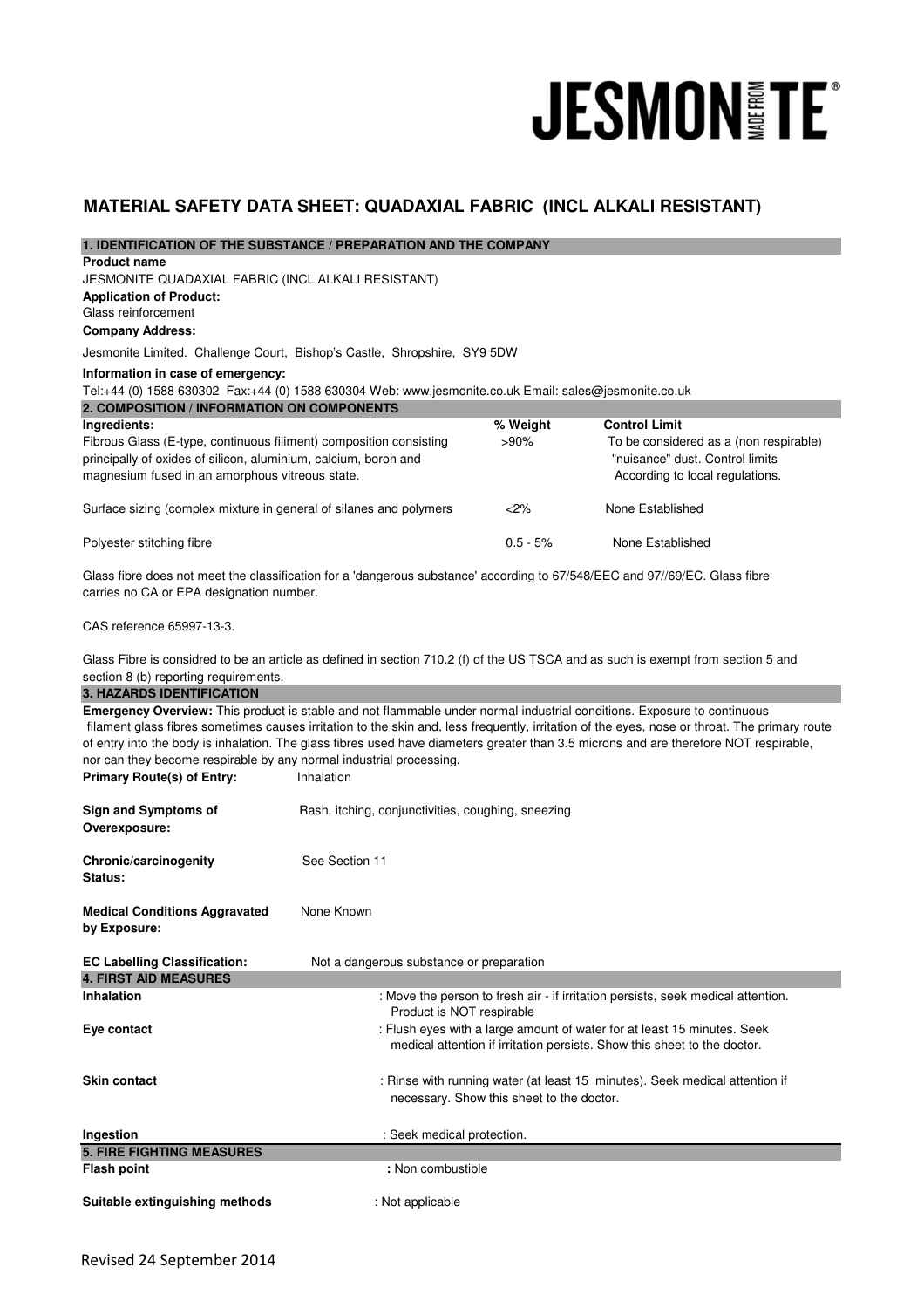| Special fire fighting procedures                                           |                                                                                                                                                                                                                                                                                                                                                                                           | : In sustained fire self-contained breathing apparatus should be worn.                                                                                                   |  |  |
|----------------------------------------------------------------------------|-------------------------------------------------------------------------------------------------------------------------------------------------------------------------------------------------------------------------------------------------------------------------------------------------------------------------------------------------------------------------------------------|--------------------------------------------------------------------------------------------------------------------------------------------------------------------------|--|--|
| Unusual fire and explosion hazards                                         |                                                                                                                                                                                                                                                                                                                                                                                           | : Not applicable                                                                                                                                                         |  |  |
| Special exposure hazards from fire                                         |                                                                                                                                                                                                                                                                                                                                                                                           | : Hazardous products of combustion of sizings and binders may be releasd in a<br>sustained fire. The larger part of the glass fibre product is non-flammable<br>E-glass. |  |  |
| <b>6. ACCIDENTAL RELEASE MEASURES</b>                                      |                                                                                                                                                                                                                                                                                                                                                                                           |                                                                                                                                                                          |  |  |
| Steps to be taken if in case                                               | : No special precautions.                                                                                                                                                                                                                                                                                                                                                                 |                                                                                                                                                                          |  |  |
| material is released of spilled                                            |                                                                                                                                                                                                                                                                                                                                                                                           |                                                                                                                                                                          |  |  |
| <b>Environmental precautions</b>                                           | Government regulations.                                                                                                                                                                                                                                                                                                                                                                   | : Avoid worsening the dispersion. Dispose of as a solid wsate in accordance with                                                                                         |  |  |
| <b>Cleaning methods</b>                                                    |                                                                                                                                                                                                                                                                                                                                                                                           | : Aspiration using a dust mask or face mask rated to particulate filtration standards. Nitrile                                                                           |  |  |
|                                                                            |                                                                                                                                                                                                                                                                                                                                                                                           | gloves or better for skin protection.                                                                                                                                    |  |  |
| 7. HANDLING AND STORAGE                                                    |                                                                                                                                                                                                                                                                                                                                                                                           |                                                                                                                                                                          |  |  |
|                                                                            |                                                                                                                                                                                                                                                                                                                                                                                           |                                                                                                                                                                          |  |  |
| Precautions to be taken in                                                 |                                                                                                                                                                                                                                                                                                                                                                                           | : None relative to health & safety. This product is to be considered as a non-respirable                                                                                 |  |  |
| in handling                                                                |                                                                                                                                                                                                                                                                                                                                                                                           | 'nuisance dust'. Control limits according to local regulations.                                                                                                          |  |  |
|                                                                            |                                                                                                                                                                                                                                                                                                                                                                                           |                                                                                                                                                                          |  |  |
| Precautions to be taken in                                                 |                                                                                                                                                                                                                                                                                                                                                                                           | : For optimum perform, fabrics should be stored at a temperature less than 25 °C and a relative                                                                          |  |  |
| storage                                                                    |                                                                                                                                                                                                                                                                                                                                                                                           | humidity less than 65%. Sizing will degrade over time, product is recommended to be used                                                                                 |  |  |
|                                                                            |                                                                                                                                                                                                                                                                                                                                                                                           | within 12 months of manufacture.                                                                                                                                         |  |  |
|                                                                            | 8. EXPOSURE CONTROLS / PERSONAL PROTECTION                                                                                                                                                                                                                                                                                                                                                |                                                                                                                                                                          |  |  |
|                                                                            |                                                                                                                                                                                                                                                                                                                                                                                           | Respiratory Protection: Dust mask rated rated to particulate filtration P3 if airborne glass fibre concentrations exceed the                                             |  |  |
|                                                                            |                                                                                                                                                                                                                                                                                                                                                                                           | control limit. Use local exhaust ventilation if necessary to maintain airborne levels below the established                                                              |  |  |
|                                                                            | limit.                                                                                                                                                                                                                                                                                                                                                                                    |                                                                                                                                                                          |  |  |
|                                                                            |                                                                                                                                                                                                                                                                                                                                                                                           |                                                                                                                                                                          |  |  |
| <b>Skin Contact:</b>                                                       |                                                                                                                                                                                                                                                                                                                                                                                           | Adequate protective gloves (surgical or cotton type) may reduce skin irritiation in some operations.                                                                     |  |  |
| Eye Contact:                                                               | Safety glasses with side shields should be worn.                                                                                                                                                                                                                                                                                                                                          |                                                                                                                                                                          |  |  |
| Other protective<br>equipment:                                             | Use of overalls, long trousers, and good personal hygiene will maximise comfort - a protective cream<br>for the skin may also be useful.                                                                                                                                                                                                                                                  |                                                                                                                                                                          |  |  |
| Measures procedures/<br>references:                                        | The American Conference og Governmental Hygienists has adopted a Threshold Limit Value (TLV) for<br>fibrous dust of 15mg/m3 (total) and 5mg/m3 (respirable). The Occupational Safety and Health<br>Adminstration (OSHA) does not prescribe a Permissable Exposure Limit (PEL) for fibrous glass but relies<br>on the PEL-TWA's for nuisance dust 15mg/m3 (total) and %mg/m3 (respirable). |                                                                                                                                                                          |  |  |
| 9. PHYSICAL AND CHEMICAL PROPERTIES                                        |                                                                                                                                                                                                                                                                                                                                                                                           |                                                                                                                                                                          |  |  |
| <b>Physical state</b>                                                      | Solid                                                                                                                                                                                                                                                                                                                                                                                     |                                                                                                                                                                          |  |  |
| Form<br>Appearance                                                         | Milky                                                                                                                                                                                                                                                                                                                                                                                     | <b>Filament fibre</b>                                                                                                                                                    |  |  |
| Colour                                                                     |                                                                                                                                                                                                                                                                                                                                                                                           | Yellow to White                                                                                                                                                          |  |  |
| Odour                                                                      |                                                                                                                                                                                                                                                                                                                                                                                           | Odourlesss                                                                                                                                                               |  |  |
| <b>Specific gravity</b>                                                    |                                                                                                                                                                                                                                                                                                                                                                                           | $2.6 - 2.7$ g/m $3$                                                                                                                                                      |  |  |
| <b>Solubility</b>                                                          |                                                                                                                                                                                                                                                                                                                                                                                           | Insoluable Fibre                                                                                                                                                         |  |  |
| <b>Melting Temp</b>                                                        | 800 °C                                                                                                                                                                                                                                                                                                                                                                                    |                                                                                                                                                                          |  |  |
| <b>Decomposition Temp</b>                                                  | 1653 °C                                                                                                                                                                                                                                                                                                                                                                                   |                                                                                                                                                                          |  |  |
| <b>Inflammation Temp</b><br><b>Self-combusting Temp</b>                    |                                                                                                                                                                                                                                                                                                                                                                                           | Not Applicable<br>Not Applicable                                                                                                                                         |  |  |
| <b>Explosiveness</b>                                                       |                                                                                                                                                                                                                                                                                                                                                                                           | Not Applicable                                                                                                                                                           |  |  |
| <b>Steam Pressure</b>                                                      |                                                                                                                                                                                                                                                                                                                                                                                           | Not Applicable                                                                                                                                                           |  |  |
| <b>Solvent Solubility</b>                                                  |                                                                                                                                                                                                                                                                                                                                                                                           | Not Applicable                                                                                                                                                           |  |  |
| <b>10. STABILITY AND REACTIVITY</b>                                        |                                                                                                                                                                                                                                                                                                                                                                                           |                                                                                                                                                                          |  |  |
| Stability:                                                                 |                                                                                                                                                                                                                                                                                                                                                                                           | Stable                                                                                                                                                                   |  |  |
| <b>Conditions to avoid:</b>                                                |                                                                                                                                                                                                                                                                                                                                                                                           | None known<br>None known                                                                                                                                                 |  |  |
| Incompatibility (Material to Avoid):<br><b>11. TOXILOGICAL INFORMATION</b> |                                                                                                                                                                                                                                                                                                                                                                                           |                                                                                                                                                                          |  |  |
| Factors in fibre toxicity:                                                 |                                                                                                                                                                                                                                                                                                                                                                                           | Fibre dimensions and degree of exposure.                                                                                                                                 |  |  |
|                                                                            |                                                                                                                                                                                                                                                                                                                                                                                           |                                                                                                                                                                          |  |  |